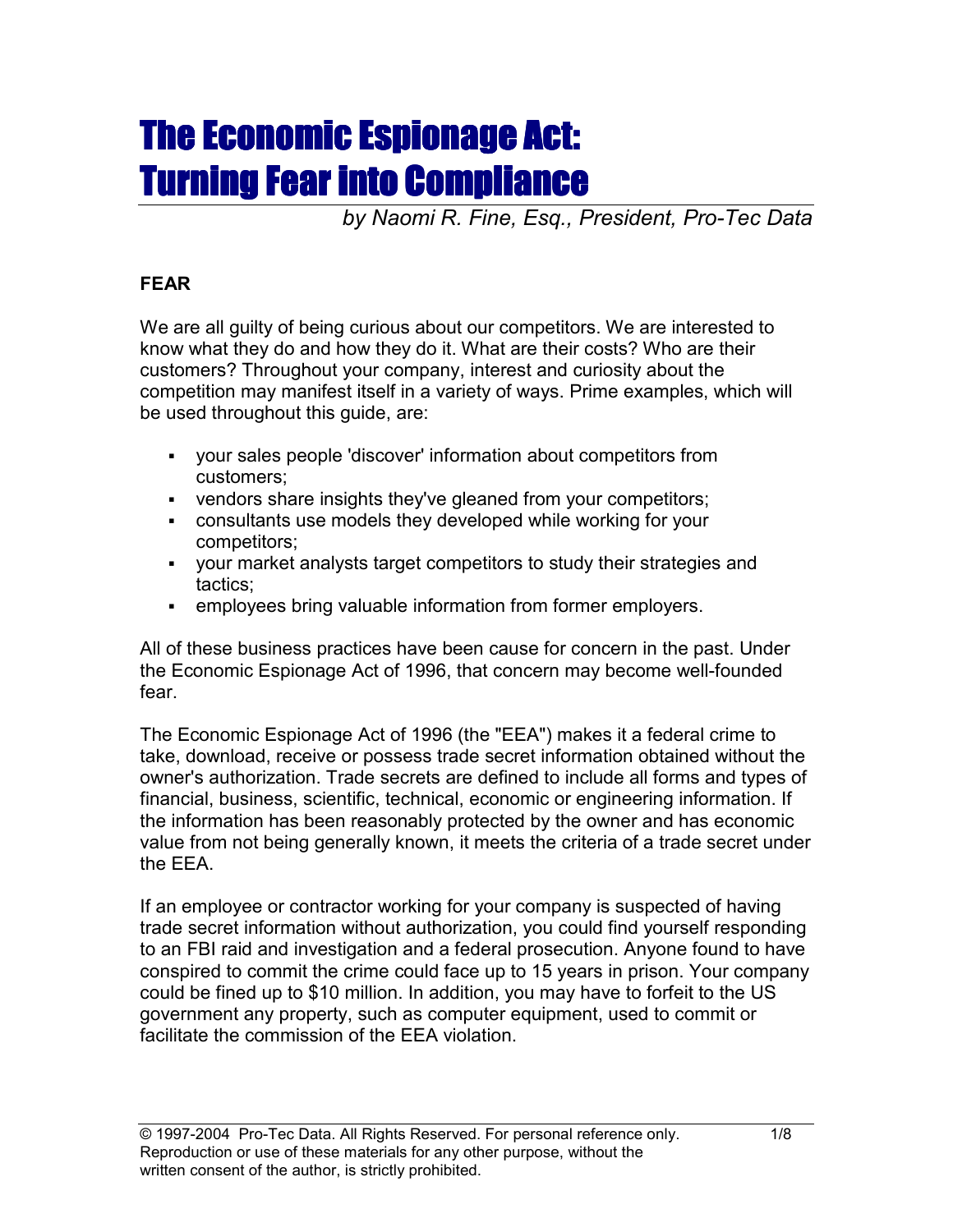### **COMPLIANCE**

How should we change business practice to avoid liability as federal criminals? The Federal Sentencing Guidelines provide a roadmap. The Guidelines instruct organizations to design, implement, and enforce an effective program to prevent and detect violations of law. According to the commentary to §8A1.2 of these Guidelines, "The hallmark of an effective program...is that the organization exercised due diligence in seeking to prevent and detect criminal conduct by its employees and other agents."

The official commentary to the Federal Sentencing Guidelines describe the seven minimum requirements of meeting the due diligence standard. Each of the sections below begins with the description of these requirements provided by the Federal Sentencing Guidelines. Each section then discusses the application of these requirements to the EEA.

## **1. Policy and Procedures**

*"The organization must have established compliance standards and procedures to be followed by its employees and other agents that are reasonably capable of reducing the prospect of criminal conduct."* 

The EEA sets out quite clearly the activities which constitute a federal offense. The statute's language can be used as a template to draft a policy and procedures tailored to your company. A general policy statement prohibiting the possession or use of trade secrets without authorization is a good start.

A company's confidential information protection or ethics policies and procedures may include this type of policy statement. However, it is a good idea to review these policies and procedures to make sure they are specific enough to be effective in preventing employees and contractors from violating the letter and spirit of the EEA. Many companies will find it in their best interest to develop a new policy and procedures devoted exclusively to avoiding liability under the EEA.

The devil is in the details. Standards or procedures that "are reasonably capable of reducing the prospect of criminal conduct" under the EEA should also provide guidelines with respect to sticky issues such as:

- the information a sales representative can 'discover' about competitors from customers;
- the insights an employee can glean from vendors who work with your competitors;
- the models your consultant developed while working for your competitors;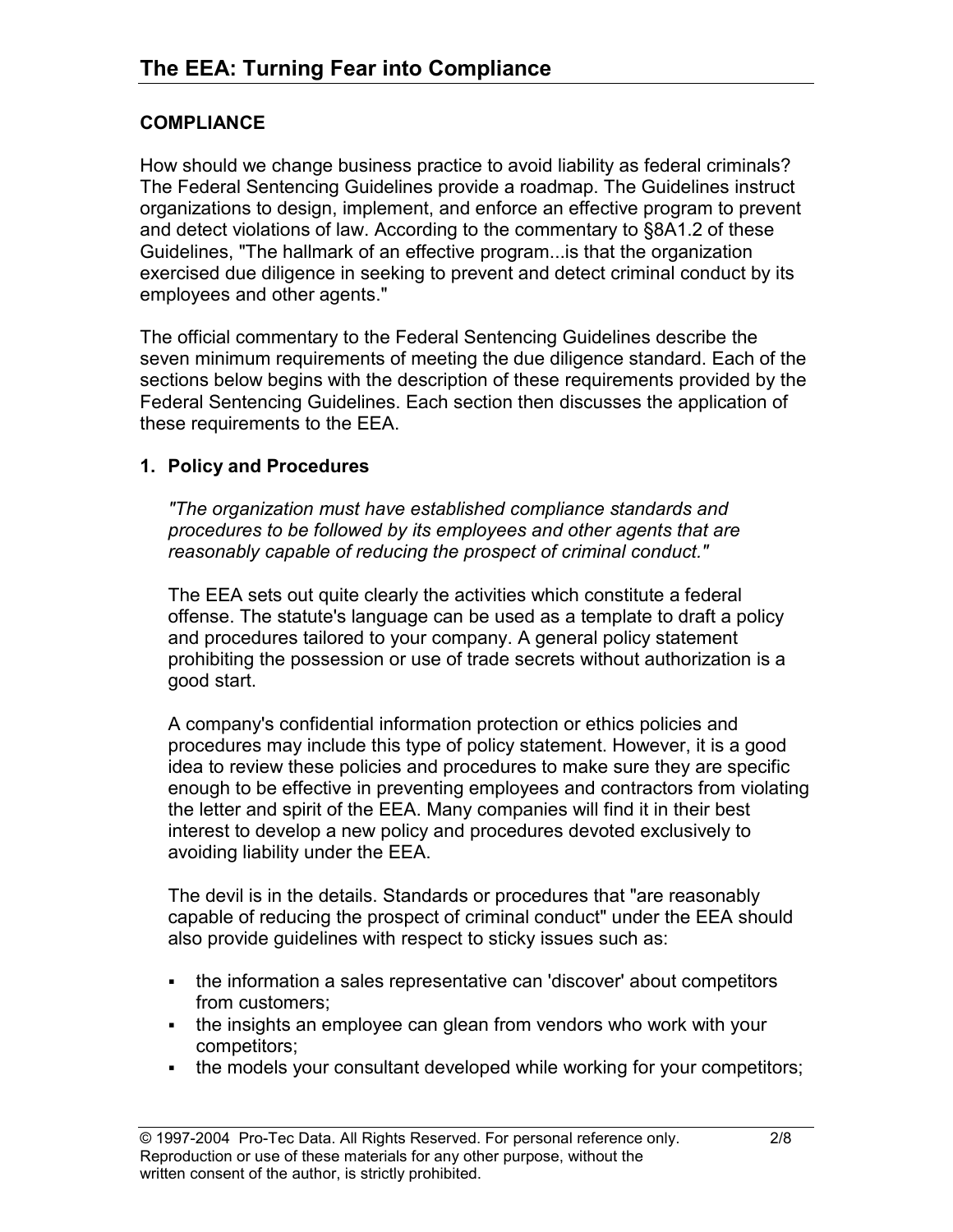- the methods your market analyst uses to study your competitors' strategies and tactics;
- the information your employees' learned while working for former employers.

These guidelines will be difficult to develop because companies often do not want to deter behavior that runs the risk of violating the EEA. Gathering information from other companies is increasingly important in our hypercompetitive business environment. Companies will face conflict as they attempt to draft standards which help them both comply with the EEA and meet their business needs for competitive intelligence. (1)

The conflict is created by the gray area between legal and illegal activity. As with any law, the EEA is subject to interpretation. For example, your marketing manager might 'find' a competitor's product roll-out strategy report at a hotel conference center. If your marketing manager brings the report to your company offices, she and your company might be federal criminals. On the other hand, the same activity might be perfectly legal. The verdict will depend in part on whether the owner of the information took reasonable steps to protect the roll-out strategy report. Some would argue that if the report was marked "CONFIDENTIAL", the owner took reasonable steps to protect it. Others would argue that if the report was easily available in a public hotel conference center, the owner failed to take reasonable steps to protect it. Many would prefer to ignore the issue altogether, assuming the risks of discovery and legal repercussions are slim.

Developing standards and procedures which draw the line between what is illegal and what is desired business practice will not be easy.

### **2. Management Leadership**

*"Specific individual(s) within high-level personnel of the organization must have been assigned overall responsibility to oversee compliance with such standards and procedures."* 

The success of any corporate initiative depends on the support of executive staff and the leadership of management. Companies that have a confidential information protection program typically have an executive level 'champion' or sponsor of the program. Companies that have an ethics program generally have a corporate officer charged with the responsibility for overseeing the ethics and legal compliance program. These senior executives are good candidates for spearheading your company's EEA compliance program.

Compliance with the EEA may require changing both individual behavior and corporate culture. The "high-level personnel" assigned the responsibility for leading your EEA compliance program will be most effective if he or she can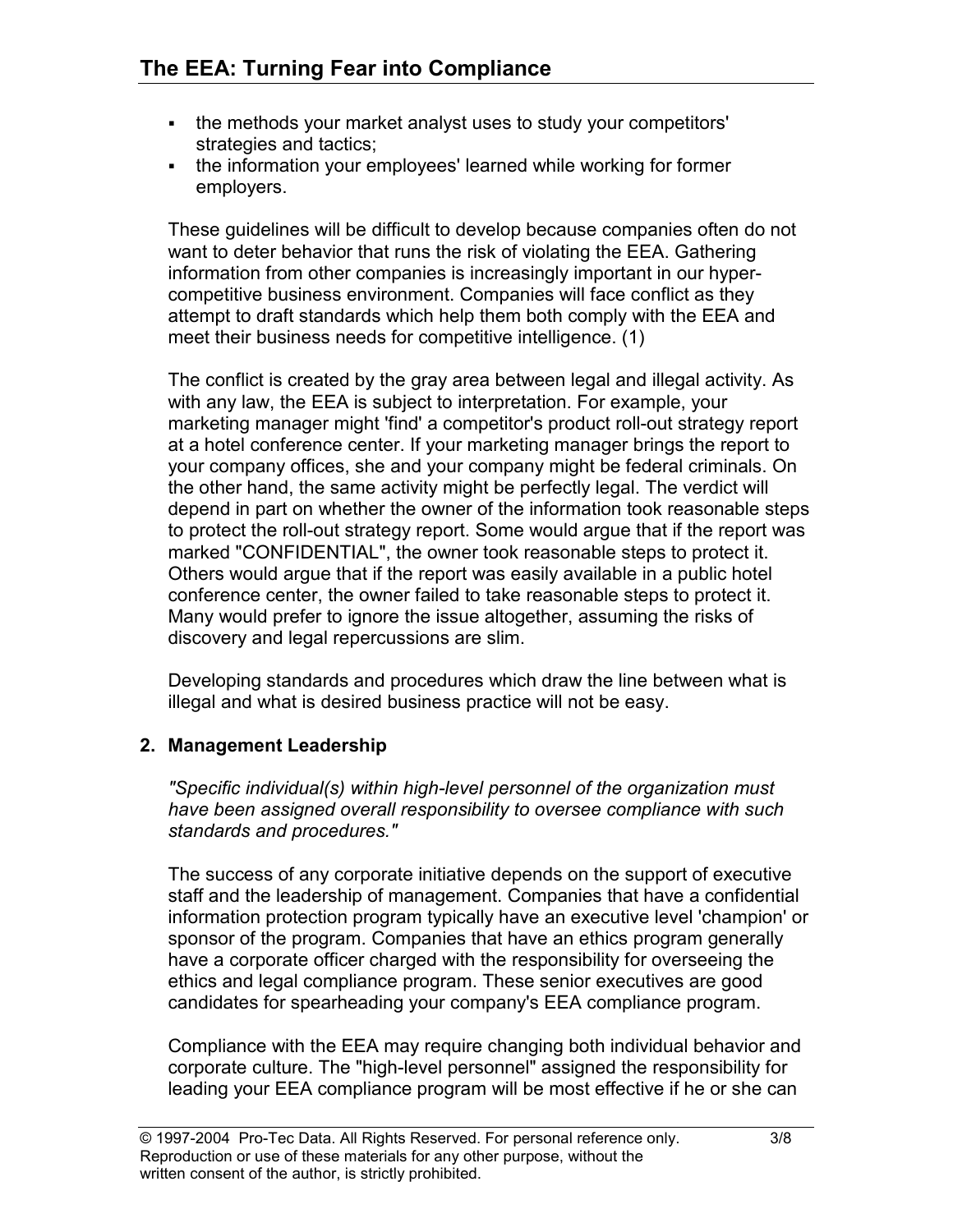influence all levels of the organization to participate actively in the program. Leadership by example is key.

## **3. Limit Discretion**

*"The organization must have used due care not to delegate substantial discretionary authority to individuals whom the organization knew, or should have known through the exercise of due diligence, had a propensity to engage in illegal activities."* 

Policies, standards and procedures cannot provide guidance for every situation where an employee or contractor may be at risk of violating the EEA. It would take volumes to address every potential situation in which trade secret information might be available without authorization. Therefore, at some point, a company must rely on the good judgment of its employees and agents. However, the Federal Sentencing Guidelines warn that it may not be appropriate to rely on the good judgment of our sales reps, our purchasing agents, our market analysts, and others who may have "had a propensity to engage in illegal activities" under the terms of the EEA.

To limit the discretion of those who may not know how to exercise it, your company should:

- provide clear, detailed guidelines for compliance as described above;
- designate an internal expert who can respond to questions about compliance with the EEA which may be left unanswered by the policies and procedures; and
- Require authorization for certain activities, such as receiving information about a competitor from a customer, prospect, vendor or contractor.

The additional requirements of a compliance program, described in the sections that follow, will also help to reduce the number of individuals who might otherwise have "a propensity to engage in illegal activities" under the terms of the EEA.

### **4. Communication and Training**

*"The organization must have taken steps to communicate effectively its standards and procedures to all employees and other agents, e.g., by requiring participation in training programs or by disseminating publications that explain in a practical manner what is required."* 

Communication is essential to changing individual behavior and corporate culture to comply with the EEA. Most companies which have an information protection or ethics program have the infrastructure in place for effective communication related to the EEA. Typically, communication includes: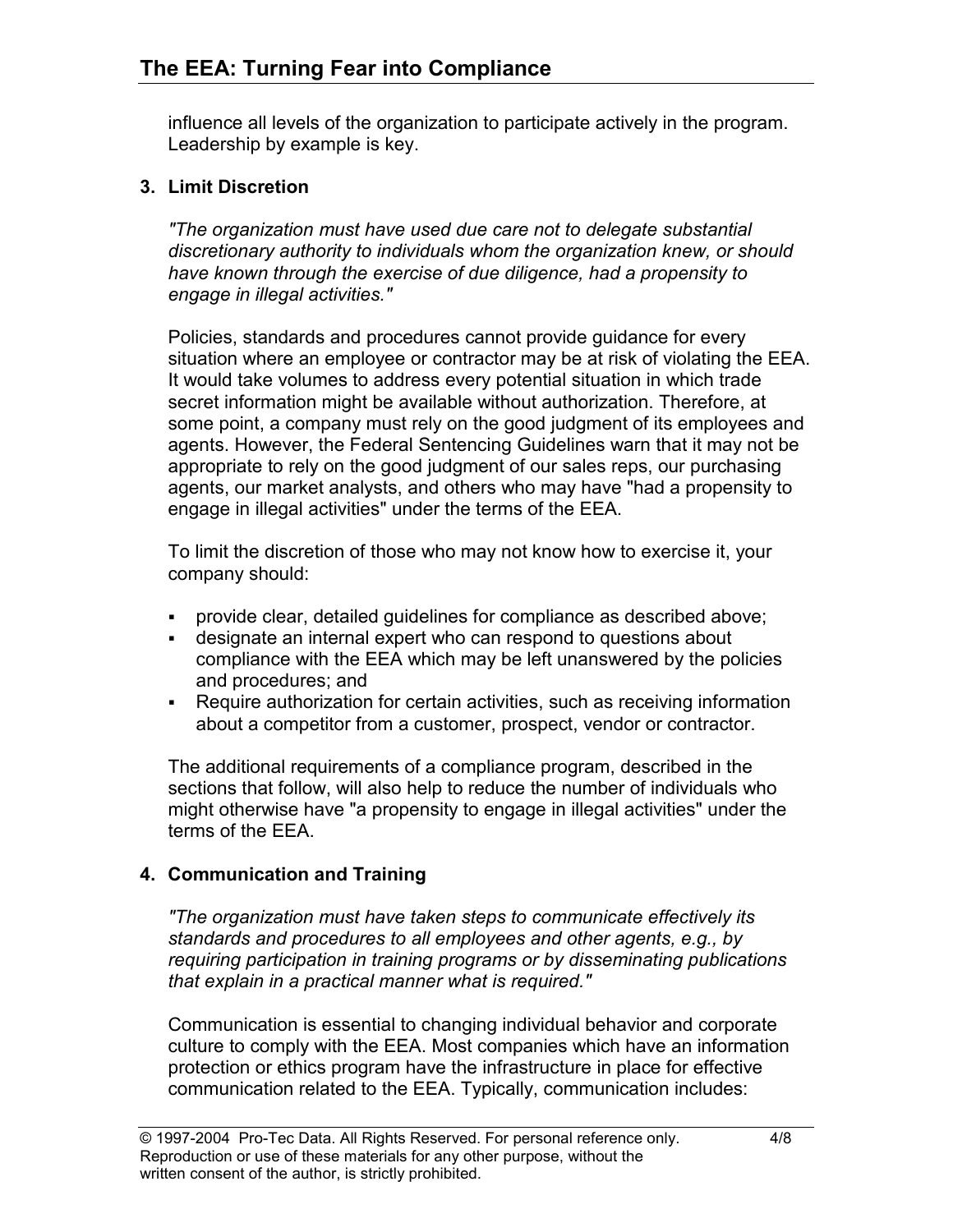- An orientation for new employees, describing the company's policy against misappropriation of trade secrets;
- Written notification to all employees of their specific responsibilities under the EEA compliance policy and procedures;
- Education and training, particularly for managers and for those employees and contractors who are most inclined to benefit from using another companies' information; and
- An ongoing reminder campaign to maintain a high level of awareness of the risks of violating the EEA.

Some companies may find it appropriate to integrate the EEA compliance program communications into their existing information protection or ethics program communications. However, for many companies, addressing the issues raised by the EEA will require separate guidelines, training programs and reminder campaigns.

### **5. Auditing and Reporting**

*"The organization must have taken reasonable steps to achieve compliance with its standards, e.g., by utilizing monitoring and auditing systems reasonably designed to detect criminal conduct by its employees and other agents and by having in place and publicizing a reporting system whereby employees and other agents could report criminal conduct by others within the organization without fear or retribution."* 

Your company is responsible for ensuring compliance with the policies and procedures you establish. The Federal Sentencing Guidelines suggest that your company monitor and audit operations to detect violations. Further, each employee and agent must have an easy way to report suspected violations of the EEA.

Most companies with an information protection or ethics program in place will have an audit process and an electronic or telephonic confidential hot line for reporting concerns. In most cases, the existing audit process can be expanded to audit compliance with the EEA. Similarly, the hot line can be expanded to accommodate reports and questions related to EEA compliance.

### **6. Enforcement and Discipline**

*"The standards must have been consistently enforced, through appropriate disciplinary mechanisms, including, as appropriate, discipline of individuals responsible for the failure to detect an offense. Adequate discipline of individuals responsible for an offense is a necessary component of enforcement; however, the form of discipline that will be appropriate will be case specific."*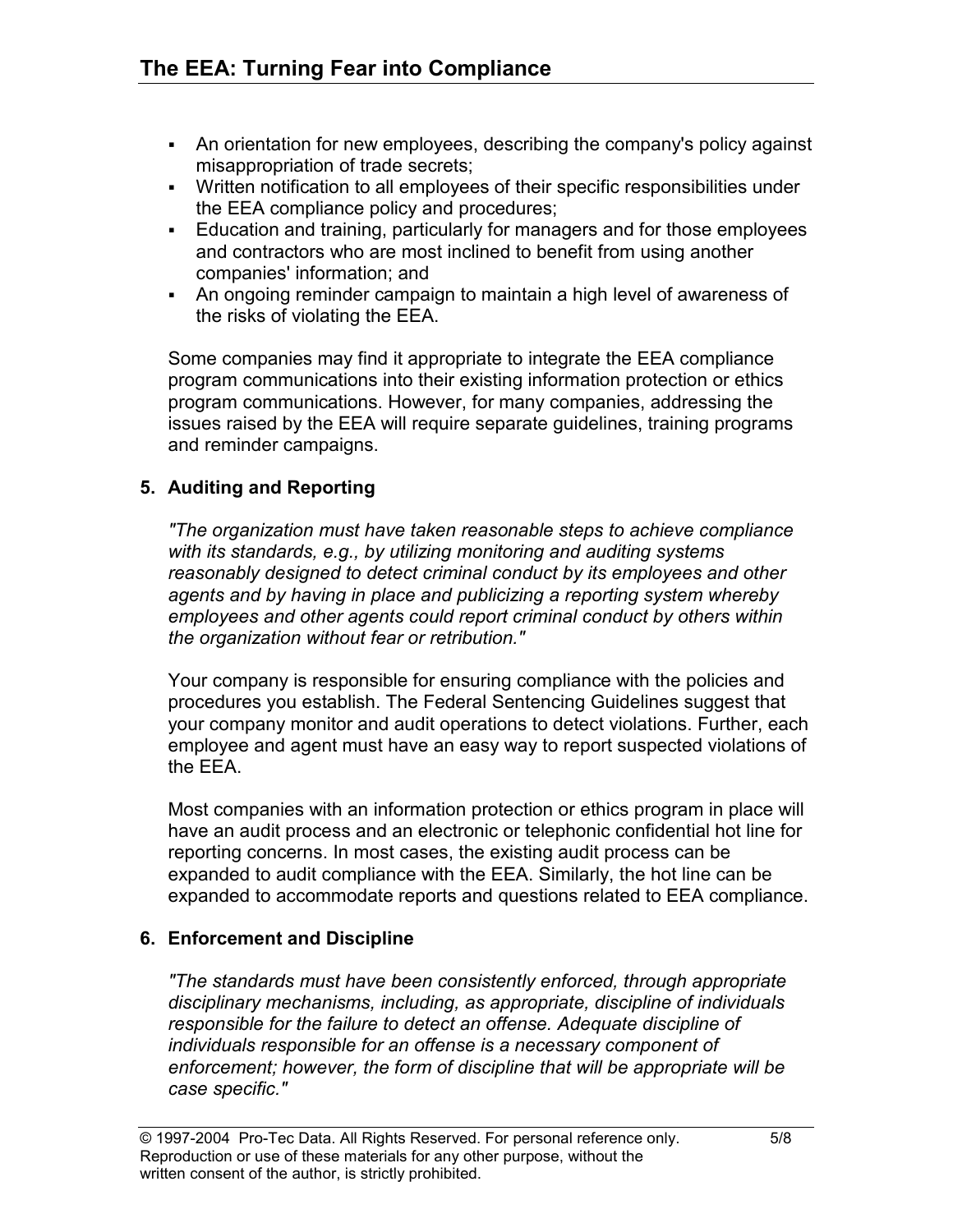Corporate legal departments have often expressed concern about the competitive intelligence gathering activities which may take place in various ways throughout their organizations. However, in many cases, the corporate response has been to look the other way. The risks of trade secret misappropriation claims have been outweighed by the benefit of obtaining competitive intelligence.

The EEA has tipped the scales. The risks of claims of trade secret theft are much higher than ever before and the consequences of a violation are much more severe. Your company can no longer afford to look the other way. The Federal Sentencing Guidelines dictate that individuals are responsible for both complying with the EEA and detecting offenses. Those who fail to do either must be disciplined.

#### **7. Continuous Improvement**

*"After an offense has been detected, the organization must have taken all reasonable steps to respond appropriately to the offense and to prevent further similar offenses -- including any necessary modifications to its program to prevent and detect violations of law."* 

Your company must be prepared to take "all reasonable steps" to respond appropriately to a situation where an employee or contractor has obtained another company's information in violation of the EEA. Establishing an EEA compliance program means anticipating your company's response to any of these likely scenarios:

- a sales representative 'discovers' the contents of a proposal from your competitor to your customer;
- a vendor shares insights they've gleaned from your competitors;
- a consultant uses a model she developed while working for your competitor;
- your market analyst hires a competitive intelligence professional to interview your competitors so that your organization can study your competitors' strategies and tactics;
- your employees bring reference materials from their former employers.

Like an information protection program or ethics program, an EEA compliance program is an ongoing process. The Federal Sentencing Guidelines make clear that when violations are detected, the program must be updated to "prevent further similar offenses."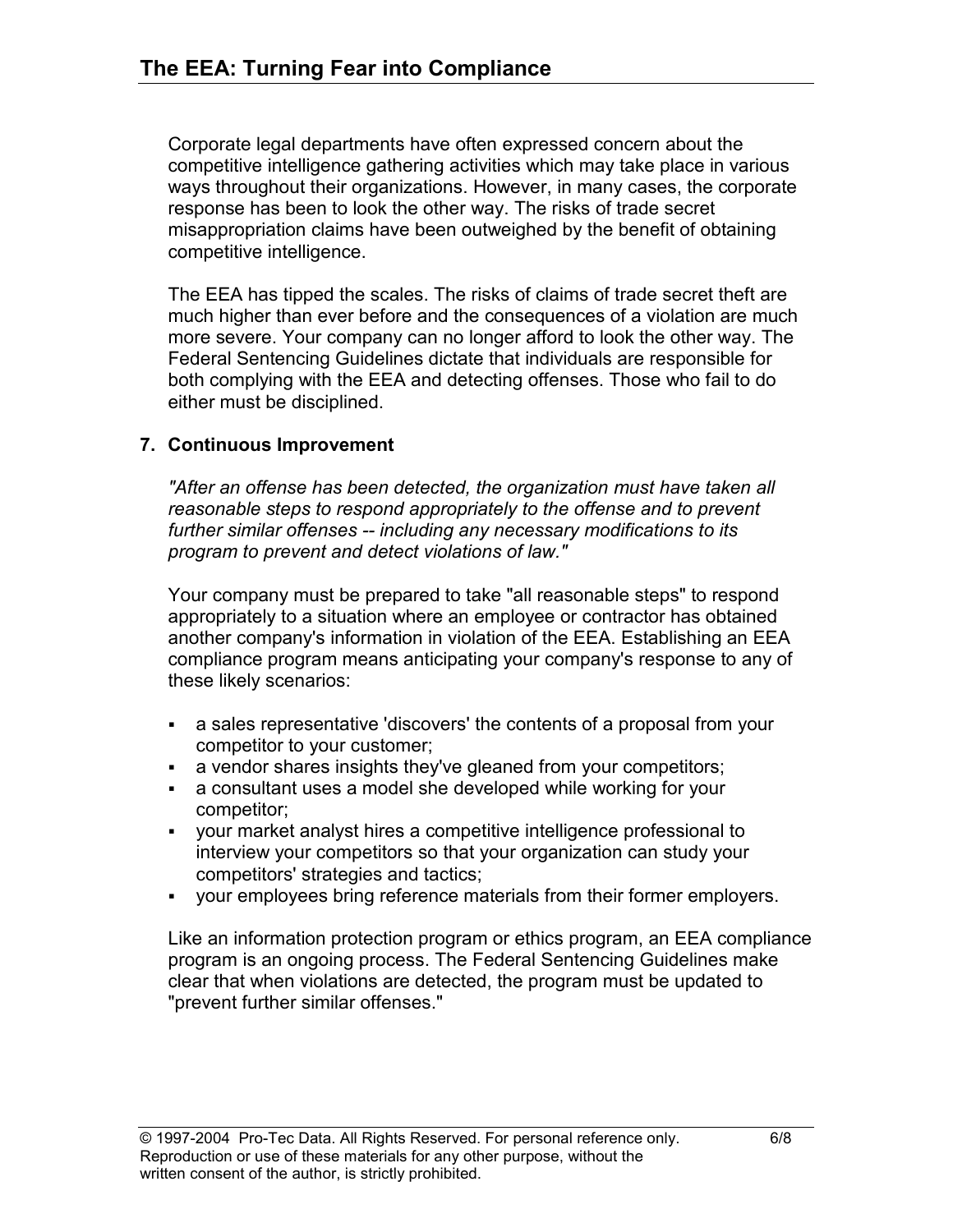### **Summary**

Our natural curiosity about our competitors is escalated in today's hypercompetitive business environment. Most companies have competitive intelligence activities occurring in a variety of ways throughout the organization. Under the newly enacted EEA, concern that such activity will result in criminal liability may become well-founded fear. The risks of a federal offense are high and the consequences are costly and severe.

Implementing an effective program to comply with the EEA is guaranteed to be a challenge. If your company has an information protection or ethics program, it should be reviewed and brought up to date to comply with the EEA. Many companies will choose to establish a new program focused solely on achieving the goals of an EEA compliance program.

The EEA tests the very fabric of business conduct. The EEA may require changing both individual behavior and corporate culture. The Federal Sentencing Guidelines provide a roadmap. This guide should help you navigate.

## Footnote:

*(1) Competitive intelligence involves gathering and analyzing information that helps companies understand their competition. Information about a competitor's capabilities and intentions provide a solid basis for improving market position and crafting strategic plans. Competitive intelligence can be obtained legally and ethically.* 

This article was originally published in the Society for Competitive Intelligence Professional's Competitive Intelligence Review, Vol. 8 (3), Fall1997. © John Wiley & Sons, Inc.